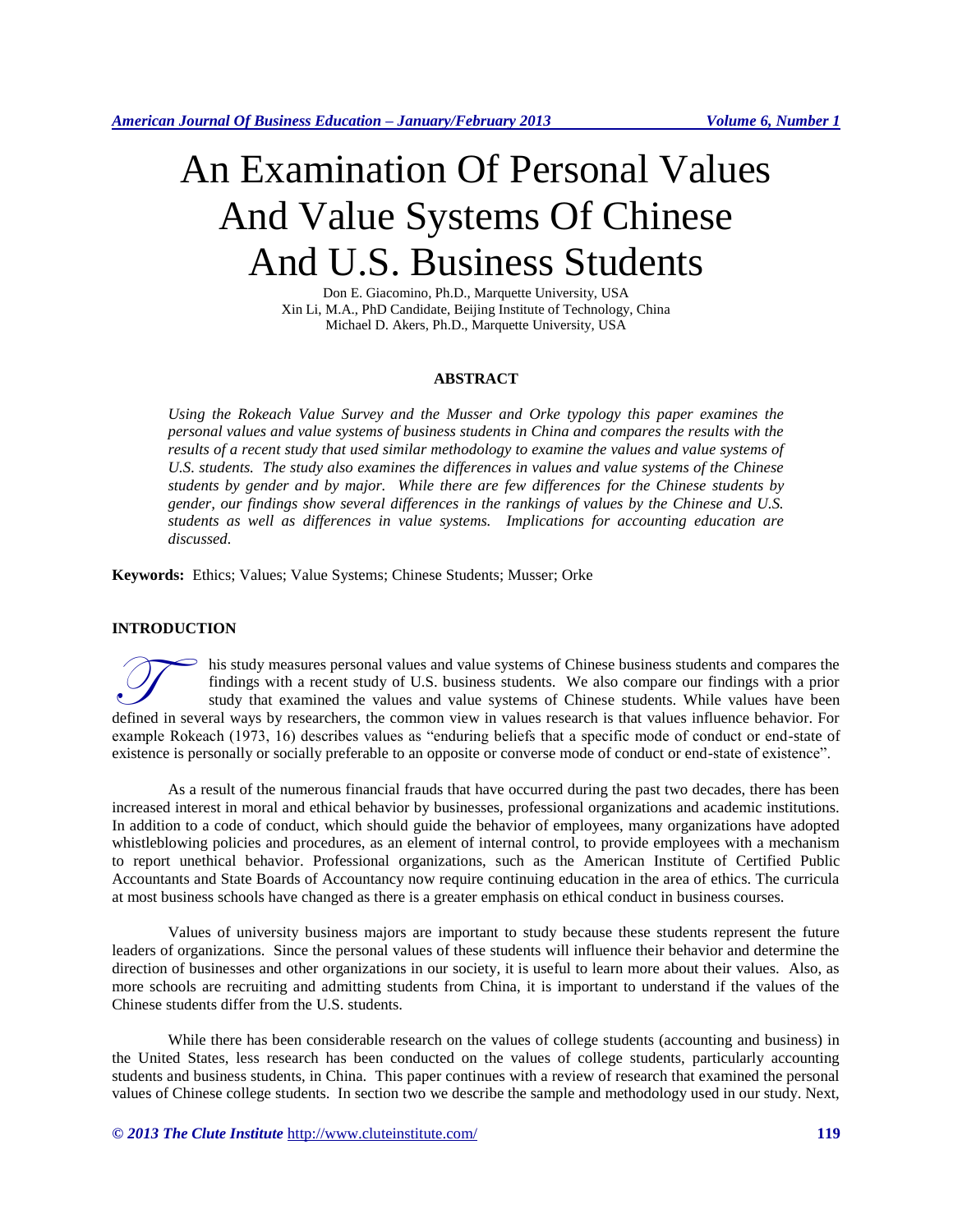we interpret and summarize the results followed by comments regarding the limitations of the study and recommendations for future research.

#### **RESEARCH OVERVIEW**

We examine three studies that measured personal values of Chinese students and are relevant to this study. First, Matthews (2000) used the Chinese Values Survey (CVS), which was developed to complement the research instruments developed by Rokeach (1973) and Schwartz (1992). That study surveyed Chinese students who were attending three separate Australian universities. Matthews used factor analysis to identify the following four factors from the forty values measured: 1) Integrity & Tolerance-Development of self; 2) Confucian Ethos-Relationships with others; 3) Loyalty to ideals & humanity-social responsibility; 4) Moderation & moral discipline-worldly wisdom.

Second, Lan et. al. (2009) used the Schwartz (1992) survey to measure the personal values and value systems of Chinese accounting practitioners (454) and graduate accounting students (126). They found that the male accounting students rated the value system Achievement significantly higher than the female students. There were also eleven significant gender differences in personal values of the students. The males placed more importance on Creativity, Authority, Social Justice, Ambitious, Daring, Influential, Responsible, and Successful while the females place more importance on Pleasure, Mature Love and Healthy.

Third, Wang and Juslin (2012) surveyed students at three separate Chinese universities to examine the link between Chinese students' values and perceptions of Corporate Social Responsibility issues (CSR). They assessed personal values by using an instrument based on the Schwartz Values Questionnaire (SVQ) (Schwartz, 1994). The instrument used to evaluate the perception of CSR performance was based on current literature and the Sustainability Reporting Guideline, a global framework for sustainability reporting, with emphasis on economic, social and environmental dimensions (Wang and Juslin, 2012). Their findings showed that females demonstrated more ethical values than male students and females had more a negative perception of CSR performance.

## **SAMPLE AND METHODOLOGY**

Using the Rokeach (1973) Value Survey (RVS), we surveyed 200 Chinese business students (undergraduate and graduate) at Beijing Institute of Technology. The survey was provided to the students in both Chinese and English. Students completed the survey during class or a subsequent break. The undergraduate students were juniors and seniors, while the graduate students were in the MSA and MBA programs. We determined the students' value systems by applying the Musser and Orke (1992) methodology to the survey results. The findings of this study were compared with a recent study (Giacomino et al. 2011) that used the same methodology to examine the values and value systems of U.S. students.

The Rokeach Value Survey (RVS) is a classification system that has two sets of values, 18 individual value items in each set (See Table 1). One set is called *terminal values,* the other *instrumental values*. RVS is based on a 1968 volume (*Beliefs, Attitudes, and Values*) which presented the philosophical basis for the association of fundamental values with beliefs and attitudes. Terminal Values refer to desirable end-states of existence. These are the goals that a person would like to achieve during his or her lifetime. These values vary among different groups of people in different cultures. Instrumental Values refer to preferable modes of behavior. Participants in the survey rank the 18 values in each set in order of importance to them, with 1 being most important and 18 being least important. Following is a classification of the values in the RVS: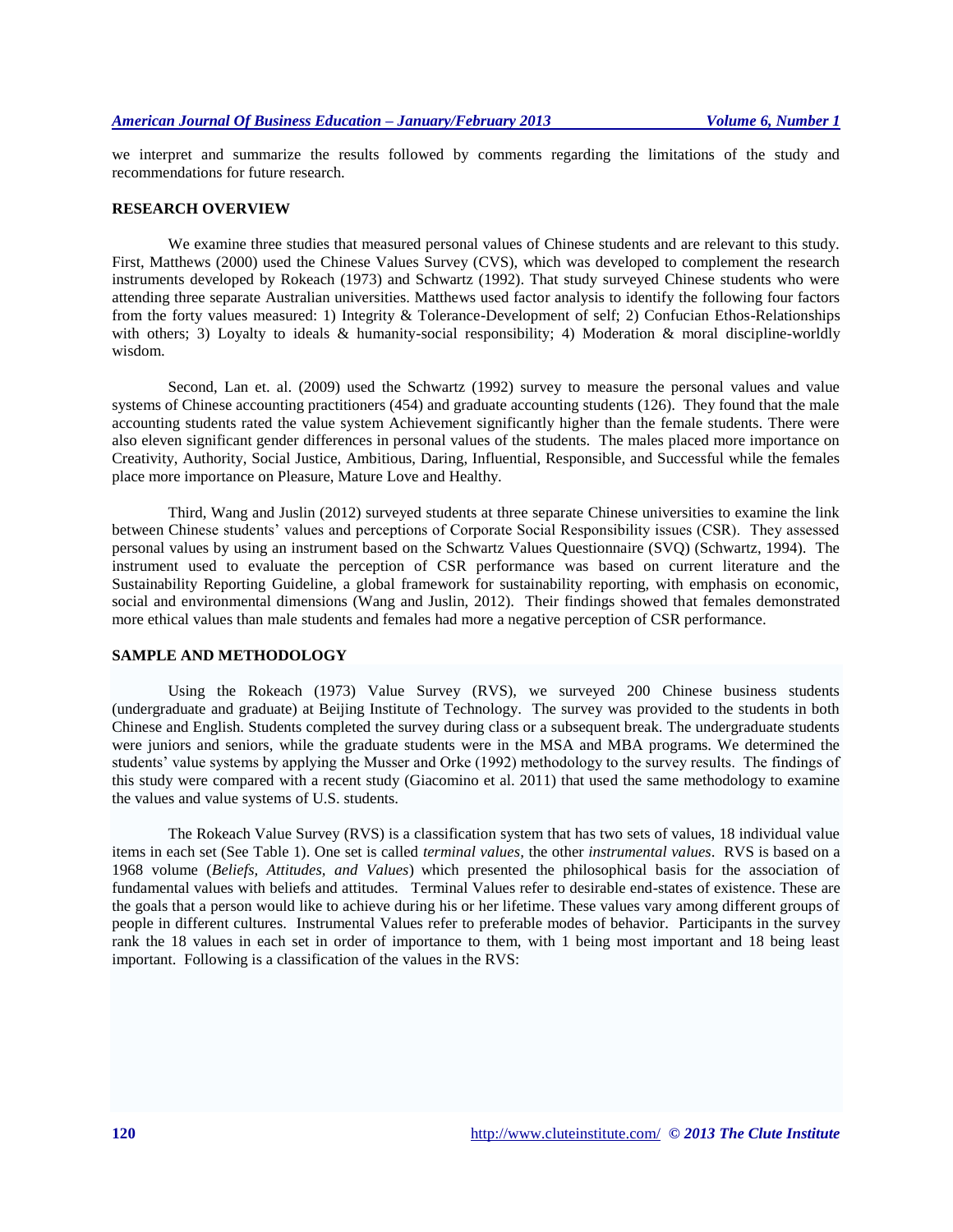## *American Journal Of Business Education – January/February 2013 Volume 6, Number 1*

| 1 avit 1<br><b>Personal Values Survey</b>                                                                  |        |                                                |      |
|------------------------------------------------------------------------------------------------------------|--------|------------------------------------------------|------|
| <b>Instructions:</b> Please rank the values in each of the two sets from 1 to 18                           |        |                                                |      |
| (1 means most important and 18 means least important). As guiding principles in your life. No ties please. |        |                                                |      |
| <b>Set A Values</b>                                                                                        | Rank   | <b>Set B Values</b>                            | Rank |
| A Comfortable Life (Prosperous Life)                                                                       |        | Ambitious (Hardworking, Aspiring)              |      |
| Equality (Brotherhood & Equal Opportunity)                                                                 |        | Broad-minded (Open-minded)                     |      |
| An Exciting Life (Stimulating, Active Life)                                                                |        | Capable (Competent; effective)                 |      |
| Family Security (Taking care of loved ones)                                                                |        | Clean (Neat and tidy)                          |      |
| Freedom (Independence and free choice)                                                                     |        | Courageous (Standing up for your beliefs)      |      |
| Health (Physical and mental well-being)                                                                    |        | Forgiving (Willing to pardon others)           |      |
| Inner Harmony (Freedom from inner conflict)                                                                |        | Helpful (Working for the welfare of others)    |      |
| Mature Love (Sexual and spiritual intimacy)                                                                |        | Honest (Sincere and truthful)                  |      |
| National Security (Protection from attack)                                                                 |        | Imaginative (Daring and creative)              |      |
| Pleasure (An enjoyable, leisure life)                                                                      |        | Independent (Self-reliant; self-sufficient)    |      |
| Salvation (Saved; eternal life)                                                                            |        | Intellectual (Intelligent and reflective)      |      |
| Self-respect                                                                                               |        | Logical (Consistent; rational)                 |      |
| A Sense of Accomplishment (lasting contribution)                                                           |        | Loving (Affectionate and tender)               |      |
| Social Recognition (Respect and admiration)                                                                |        | Loyal (Faithful to friends or the group)       |      |
| True Friendship (Close companionship)                                                                      |        | Obedient (Dutiful; respectful)                 |      |
| Wisdom (A mature understanding of Life)                                                                    |        | Polite (Courteous and well-mannered)           |      |
| A World at Peace (World free of war and conflict)                                                          |        | Responsible (Dependable and reliable)          |      |
| A World of Beauty (Beauty of nature and the arts)                                                          |        | Self-controlled (Restrained; self-disciplined) |      |
| AGE: ___ Gender: Female __ Male __                                                                         | MAJOR: | $ACCO$ $ECON$ $\_\$<br>Fin IT                  |      |

**Table 1**

#### **TERMINAL VALUES (end-states)**

| Social (focus on others) | Personal (self-focused)   |
|--------------------------|---------------------------|
| A World at Peace         | A Comfortable Life        |
| A World of Beauty        | An Exciting Life          |
| Equality                 | A Sense of Accomplishment |
| <b>Family Security</b>   | Health                    |
| Freedom                  | <b>Inner Harmony</b>      |
| Mature Love              | Pleasure                  |
| <b>National Security</b> | Salvation                 |
| Social Recognition       | Self-respect              |
| True Friendship          | Wisdom                    |
|                          |                           |

#### **INSTRUMENTAL VALUES (behavioral)**

| Moral (moral means to achieve goals) Competence (focus on competence) |                 |
|-----------------------------------------------------------------------|-----------------|
| <b>Broadminded</b>                                                    | Ambitious       |
| Forgiving                                                             | Capable         |
| Helpful                                                               | Clean           |
| Honest                                                                | Courageous      |
| Loving                                                                | Imaginative     |
| Loyal                                                                 | Independent     |
| Obedient                                                              | Intellectual    |
| Polite                                                                | Logical         |
| Responsible                                                           | Self-Controlled |

Using the personal values survey instrument by Rokeach (1973), Musser and Orke (1992) developed a methodology for classifying people by value system. Musser and Orke indicate that people possessing the different value systems described in the matrix (Table 3) behave quite differently, as follows:

 Virtuous Advocates (i.e., virtue leaders) are more concerned about helping the team reach its goals than seeking their own personal goals. Such leaders help the team/organization reach its goals by being sensitive to the needs and feelings of their associates. This other-centered, other-sensitive focus exhibits trust and integrity to colleagues which allows them to take more risks and to become innovative. The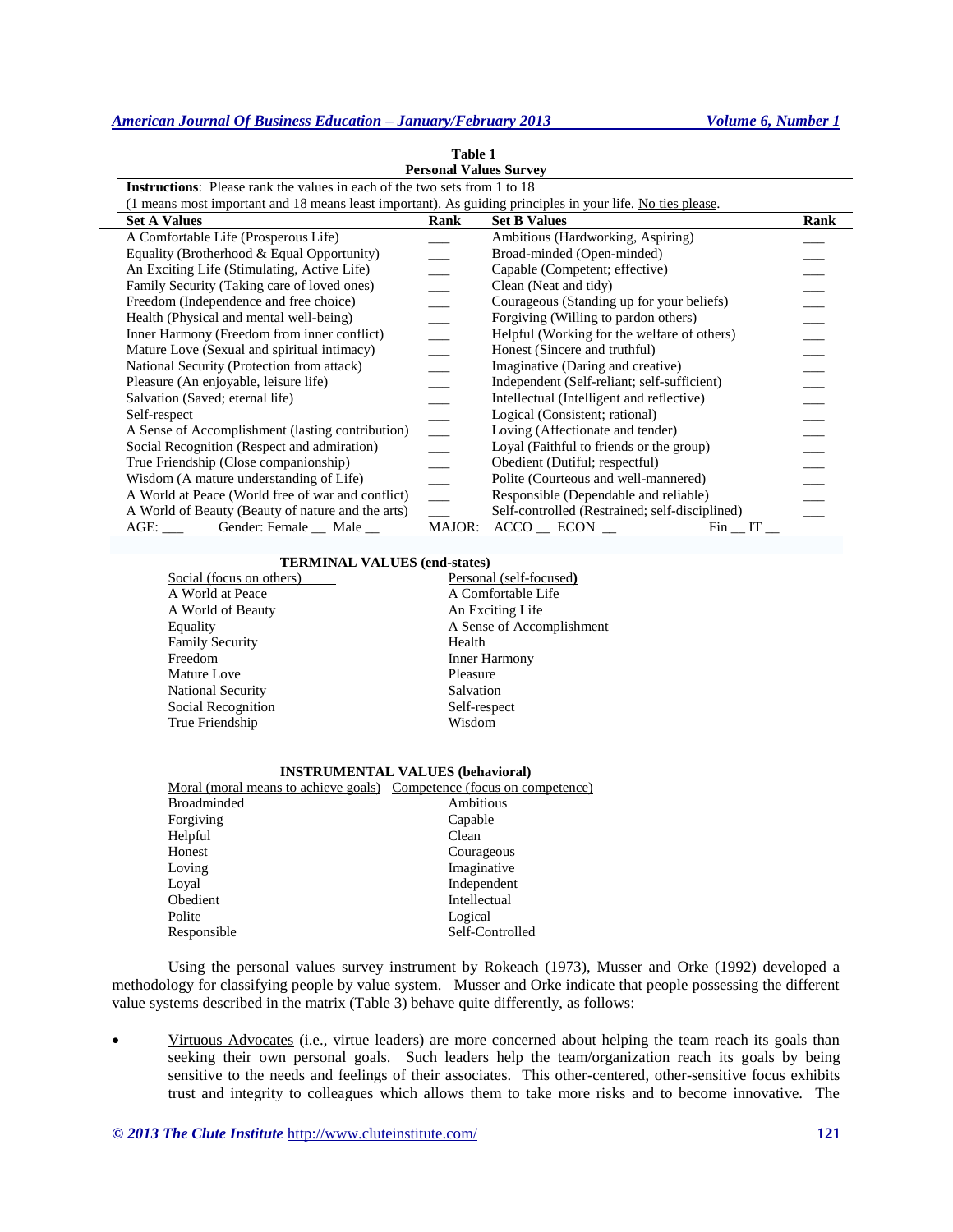## *American Journal Of Business Education – January/February 2013 Volume 6, Number 1*

Musser and Orke validation study identified Mother Teresa and Mahatma Gandhi as people who have a value system consistent with virtuous advocates.

- Independent Maximizers are more concerned about their own goals than those of the team or organization. They often ignore the needs and feelings of associates as their focus is on their personal goals. Independent maximizers are often viewed with a great deal of suspicion and mistrust. Consequently, associates are unwilling to take risks and eventually become stagnant. Donald Trump and Ivan Boesky, per the Musser and Orke validation study, have an independent maximizer value system.
- Honorable Egoists try to be sensitive to the needs and feelings of their associates in the process; however they seek to reach their own goals first. Thus, associates also tend to view these people with suspicion because of the leader's focus on personal goals rather than team or organizational goals. Associates aren't confident enough about their leader's motives to increase risk-taking and innovativeness. Arsenio Hall is a person with an honorable egoist value system, according to the Musser and Orke study.
- Effective Crusaders are more concerned about the team's or organization's goals than their own personal goals. While such leaders help their associates reach team goals, their approach is insensitive and ignores associates' needs and feelings. As a result, associates often find themselves in a love-hate relationship with these leaders. They want to love them because their heart is in the right place (reaching team goals) but the leader's insensitivity results in hurt and alienation. Thus, associates are reluctant to take chances and be more innovative. According to Musser and Orke, Oliver North has characteristics that fit the effective crusader value system. Table 3 shows the value system, concern (others, self), emphasis (competence vs. moral; personal vs. social goals) and person associated with each value system.

While the Musser and Orke methodology (reliability and scoring) has been discussed in prior research, we provide an overview to facilitate a review of the results. Musser and Orke found that these associations yielded good inter-rater reliability (Chi Square of 479.097, with p<.001). They conducted three separate studies to determine the usefulness of their typology. They established midlines for their Value System Matrix by using the mean coordinate scores for a sample of students from three different colleges. Given a subject's scores on the terminal and instrumental coordinates, they assigned the respondent to one of four systems of value systems (or sets). As Musser and Orke state "Although this scoring procedure treats ordinal data with interval-ratio procedures, with differences in value preferences scaled equally, this need not be fatal to the analysis." Williams (1968) points out that it is rare for a person's behavior to be guided only by one or two particular values. As situations vary, diverse clusters of values are called into play." To further validate their scoring procedure, Musser and Orke used SPSS Quick Cluster for a sample of 277 students. They observe that subjects falling into the same cluster quadrants do not necessarily display identical rank orderings of individual values, "The subject's classification is a product of his or her overall preference for the 'systems' of Rokeach's values, not his or her preference for a specific value. The proposed typology allows a considerable degree of individuality within each value system."

#### **RESULTS**

Of the 200 Chinese students that completed our survey, 197 indicated their major. Following is a breakdown of those 197 Chinese students:

| <b>Undergraduates</b>    |    | Percent   | Graduates  | #         | $($ %) |  |
|--------------------------|----|-----------|------------|-----------|--------|--|
| Accounting               | 56 | 43%       | Accounting | 29        | 44%    |  |
| Marketing                | 39 | 30%       | MBA        | <u>37</u> | 56%    |  |
| <b>Public Management</b> | 22 | 17%       | Total      | 66        | 100%   |  |
| Economics                |    | 8%        |            |           |        |  |
| Double Major             |    | <u>2%</u> |            |           |        |  |
| Total                    | 31 | 100%      |            |           |        |  |

For the respondents that indicated their gender, the breakdown is 122 (63%) female and 73 (37%) male.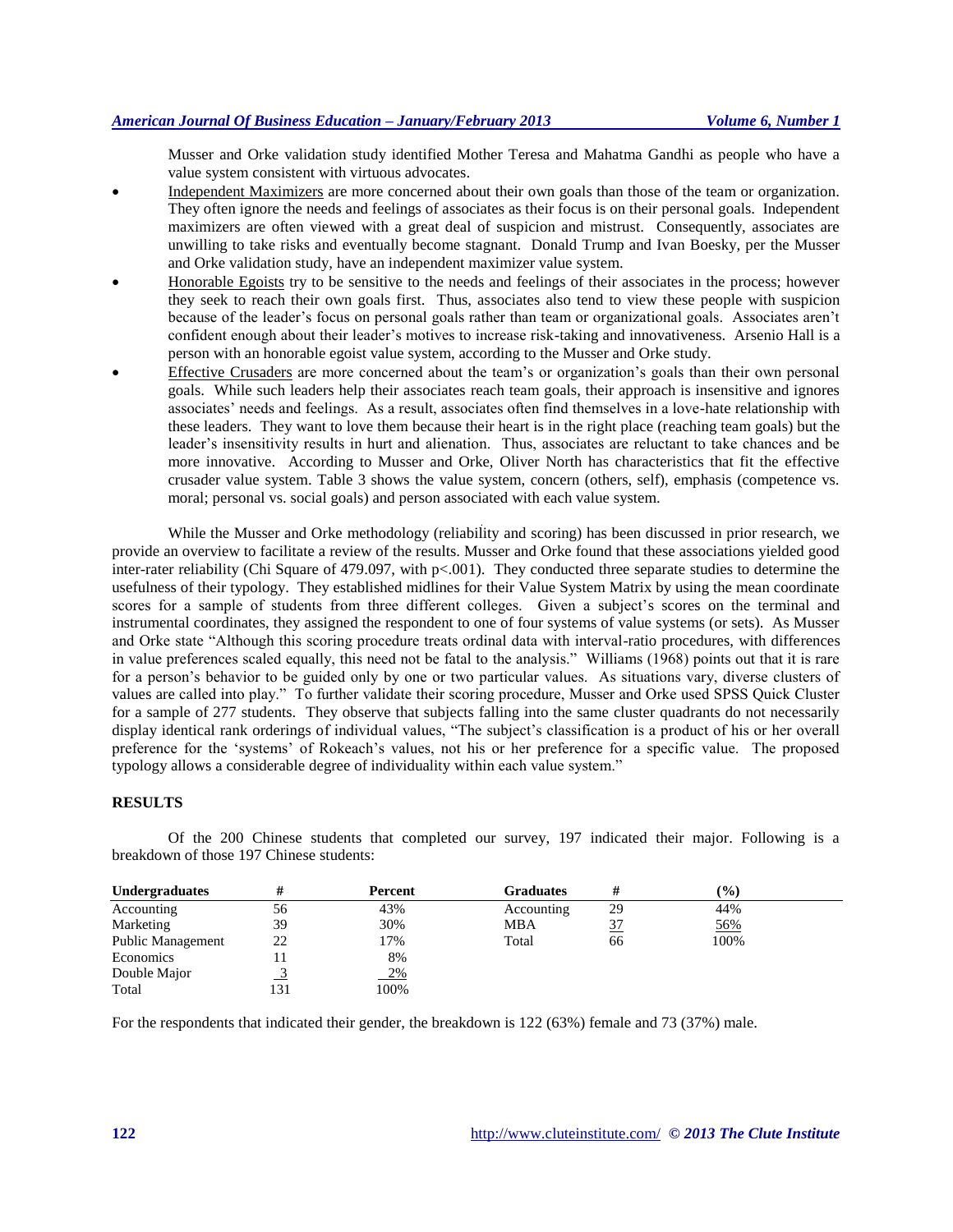## **Values Rankings**

Tables 2 and 3 show the results for both surveys. Table 2 compares the rankings of personal values and Table 3 shows how the students fit into the value system matrix. First, let's look at the differences ("gap" column) in ranking of terminal values. Chinese and U.S. students give the same rank to two values, A Comfortable Life (ranked  $4<sup>th</sup>$ ) and An Exciting Life (ranked 16<sup>th</sup>). Both groups rank Family Security very high. U.S. students ranked the value first and Chinese students ranked it second. The largest differences are for Freedom (Chinese students ranked this value as 11 ranks more important) and National Security (Chinese students ranked this value nine ranks less important). Chinese students also ranked Health (seven ranks more important), Wisdom (six ranks more important) and Mature Love (six ranks more important) much higher than did U.S. students. U.S. students showed higher (than Chinese students) rankings for Inner Harmony (six ranks more important), Pleasure (five ranks more important) and Equality (five ranks more important). The high ranking of Health, Family Security and the low ranking of Salvation, An Exciting Life and Social Recognition are consistent with the Lan et al. (2009) findings.

| <b>Rankings of Values</b>        |                |                |                         |
|----------------------------------|----------------|----------------|-------------------------|
| <b>Chinese and U.S. Students</b> |                |                |                         |
| <b>Set A (TERMINAL)</b>          | <b>U.S.</b>    | China          | Gap                     |
| Family Security                  | 1              | $\overline{c}$ | 1                       |
| True Friendship                  | 2              | 6              | 4                       |
| Pleasure                         | 3              | $\,8\,$        | 5                       |
| A Comfortable Life               | $\overline{4}$ | $\overline{4}$ | $\boldsymbol{0}$        |
| <b>Inner Harmony</b>             | 5              | 11             | 6                       |
| National Security                | 6              | 15             | 9                       |
| Equality                         | 7              | 12             | 5                       |
| Health                           | 8              | $\mathbf{1}$   | $\overline{7}$          |
| Self-respect                     | 9              | 5              | $\overline{4}$          |
| Social Recognition               | 10             | 13             | 3                       |
| A Sense of Accomplishment        | 11             | 10             | $\mathbf{1}$            |
| Salvation                        | 12             | 18             | 6                       |
| Wisdom                           | 13             | $\overline{7}$ | 6                       |
| Freedom                          | 14             | 3              | 11                      |
| Mature Love                      | 15             | 9              | 6                       |
| An Exciting Life                 | 16             | 16             | $\overline{0}$          |
| A World at Peace                 | 17             | 14             | 3                       |
| A World of Beauty                | 18             | 17             | $\mathbf{1}$            |
| <b>Set B (INSTRUMENTAL)</b>      | <u>U.S.</u>    | China          | Gap                     |
| Honest                           | $\mathbf{1}$   | 2              | $\mathbf{1}$            |
| Ambitious                        | $\overline{c}$ | 13             | 11                      |
| Responsible                      | 3              | $\mathbf{1}$   | $\mathbf{2}$            |
| Loyal                            | 4              | 8              | 4                       |
| Intellectual                     | 5              | 5              | $\boldsymbol{0}$        |
| Courageous                       | 6              | 11             | 5                       |
| Logical                          | 7              | 15             | 8                       |
| Independent                      | 8              | 6              | $\overline{c}$          |
| Loving                           | 9              | 9              | $\boldsymbol{0}$        |
| Capable                          | 10             | $\overline{4}$ | 6                       |
| Broad-minded                     | 11             | 3              | 8                       |
| Self-controlled                  | 12             | 10             | $\overline{c}$          |
| Polite                           | 13             | 12             | $\mathbf{1}$            |
| Helpful                          | 14             | 16             | $\overline{c}$          |
| Forgiving                        | 15             | $\tau$         | 8                       |
| Obedient                         | 16             | 18             | $\overline{c}$          |
| Imaginative                      | 17             | 14             | $\overline{\mathbf{3}}$ |
| Clean                            | 18             | 17             | $\mathbf{1}$            |

**Table 2 Rankings of Values**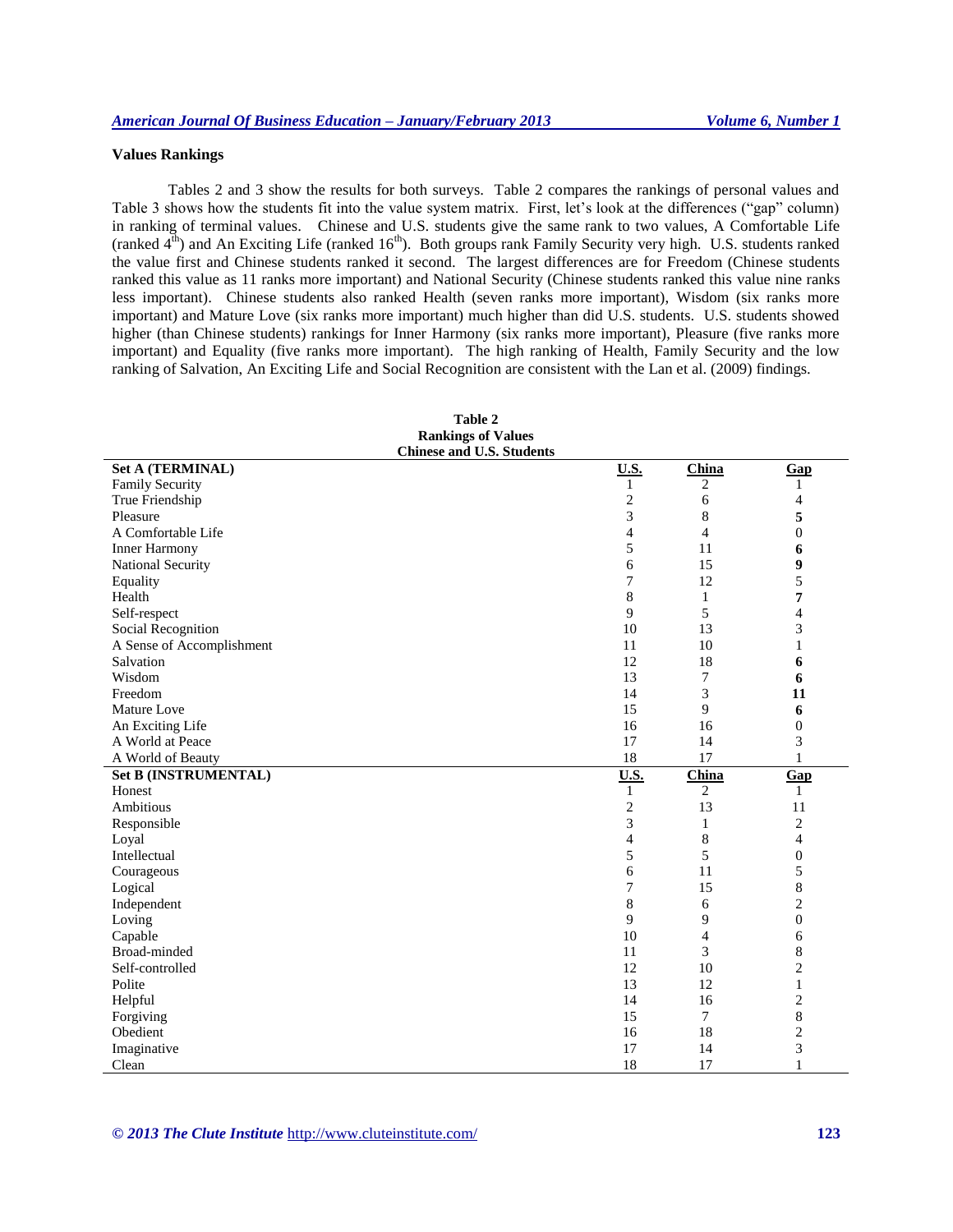|                                              | <b>Instrumental Values</b>                                                                                                 |                                                                                                                       |  |  |
|----------------------------------------------|----------------------------------------------------------------------------------------------------------------------------|-----------------------------------------------------------------------------------------------------------------------|--|--|
|                                              | <b>High Competence</b><br><b>High Moral</b>                                                                                |                                                                                                                       |  |  |
|                                              | <b>Effective Crusader (EC)</b>                                                                                             | <b>Virtuous Advocate (VA)</b>                                                                                         |  |  |
| <b>High Social</b><br><b>Terminal Values</b> | - Concern for others<br>- Competence for social goals<br>- Associated w/Oliver North<br><b>U.S. Students</b><br><b>39%</b> | - Concern for others<br>- Moral means for social goals<br>- Associated w/Mother Teresa<br><b>U.S. Students</b><br>12% |  |  |
|                                              | <b>Chinese Students</b> 53%                                                                                                | <b>Chinese Students</b><br>$14\%$                                                                                     |  |  |
|                                              |                                                                                                                            |                                                                                                                       |  |  |
| 77.5                                         | <b>Independent Maximizer (IM)</b>                                                                                          | Honorable Egoist (HE)                                                                                                 |  |  |
| <b>High Personal</b>                         | - Concern for self                                                                                                         | - Concern for self                                                                                                    |  |  |
|                                              | - Competence for personal goals                                                                                            | - Moral means for personal                                                                                            |  |  |
|                                              | - Associated with Donald Trump<br>and Ivan Boesky                                                                          | - Associated with Arsenio Hall                                                                                        |  |  |
|                                              | <b>U.S. Students</b><br>39%                                                                                                | <b>U.S. Students</b><br>10%                                                                                           |  |  |
|                                              | 21%<br><b>Chinese Students</b>                                                                                             | <b>Chinese Students</b><br>12%                                                                                        |  |  |
|                                              |                                                                                                                            |                                                                                                                       |  |  |
|                                              | 93.5                                                                                                                       |                                                                                                                       |  |  |

| Table 3                                   |
|-------------------------------------------|
| <b>Value Systems Matrix</b>               |
| <b>U.S. and Chinese Business Students</b> |

We examine the major differences  $($  > 4 ranks) in the terminal values to provide further insights regarding the differences between Chinese and U.S. students. While China has gone through significant economic and political reforms since 1978, many Chinese believe the government still limits citizens' freedom in many ways. Our findings suggest that Chinese students are longing for more freedom while U.S. students might take freedom for granted. The difference in national security might result from the fact that the last war for China, which was with Vietnam, concluded in 1979 while the September 11, 2001 attack on the United States, combined with the wars involving Afghanistan and Iraq, are still very real for the U.S. students. The Chinese place high importance on health as this is seen as the basis for other values such as family security and comfortable life. Despite renewed attention to healthy foods in the U.S., obesity continues to be a problem, particularly with high school and college students. While salvation was in the bottom half (12) by U.S. students this value was ranked last by Chinese students. This finding is not surprising since the U.S. students attend a Catholic institution and Chinese students are educated with a materialistic and dialectic philosophy. Most Chinese are atheists, thus salvation is a foreign concept to them. Considering the importance of the family in China, lower divorce rate in China as compared to the U.S., and the view on premarital sex (traditional Chinese believe sexual relations should be with only one man and this occurs after marriage). In the Chinese culture, wisdom is considered a desirable value as they believe their leaders must have wisdom to deal with difficulties and guide the nation successfully. The lower ranking of inner harmony and pleasure by the Chinese students is not surprising. Confucianism focuses on the group rather than the individual, even if self-interests must be sacrificed. Chinese students learn at an early age that hard work, not enjoyment or pleasure, is necessary to become successful.

For instrumental values, the gap (rank differences) between U.S. and Chinese students is much smaller. Chinese and U.S. students give the same rankings to Intellectual  $(5<sup>th</sup>)$  and Loving  $(9<sup>th</sup>)$ . Both student groups rank these values high; Honest (U.S. 1st, Chinese  $2^{nd}$ ) and Responsible (U.S. 3<sup>rd</sup>, Chinese 1st). They rank Polite, Independent  $(U.S. 8<sup>th</sup>)$ , Chinese  $6<sup>th</sup>$ ), and Self-controlled  $(U.S. 12<sup>th</sup>)$ , Chinese 10<sup>th</sup>) near the middle and the values Polite (U.S.  $13^{th}$ , Chinese  $12^{th}$ ), Helpful (U.S.  $14^{th}$ , Chinese  $16^{th}$ ), Obedient (U.S.  $16^{th}$ , Chinese  $18^{th}$ ), and Imaginative (U.S. 17<sup>th</sup>, Chinese 14th) near the bottom. Of the 18 values, there are rank differences of four or more for seven of the values. The largest difference is where U.S. students rank the value, Ambitious, 11 ranks higher than the Chinese students. The Chinese culture is hierarchical with five predominant relationships (ruler-subject, father-son, husband-wife, elder and younger brothers, older and younger friends). Ambition focuses on personal achievement and is contradictory to this hierarchical mentality.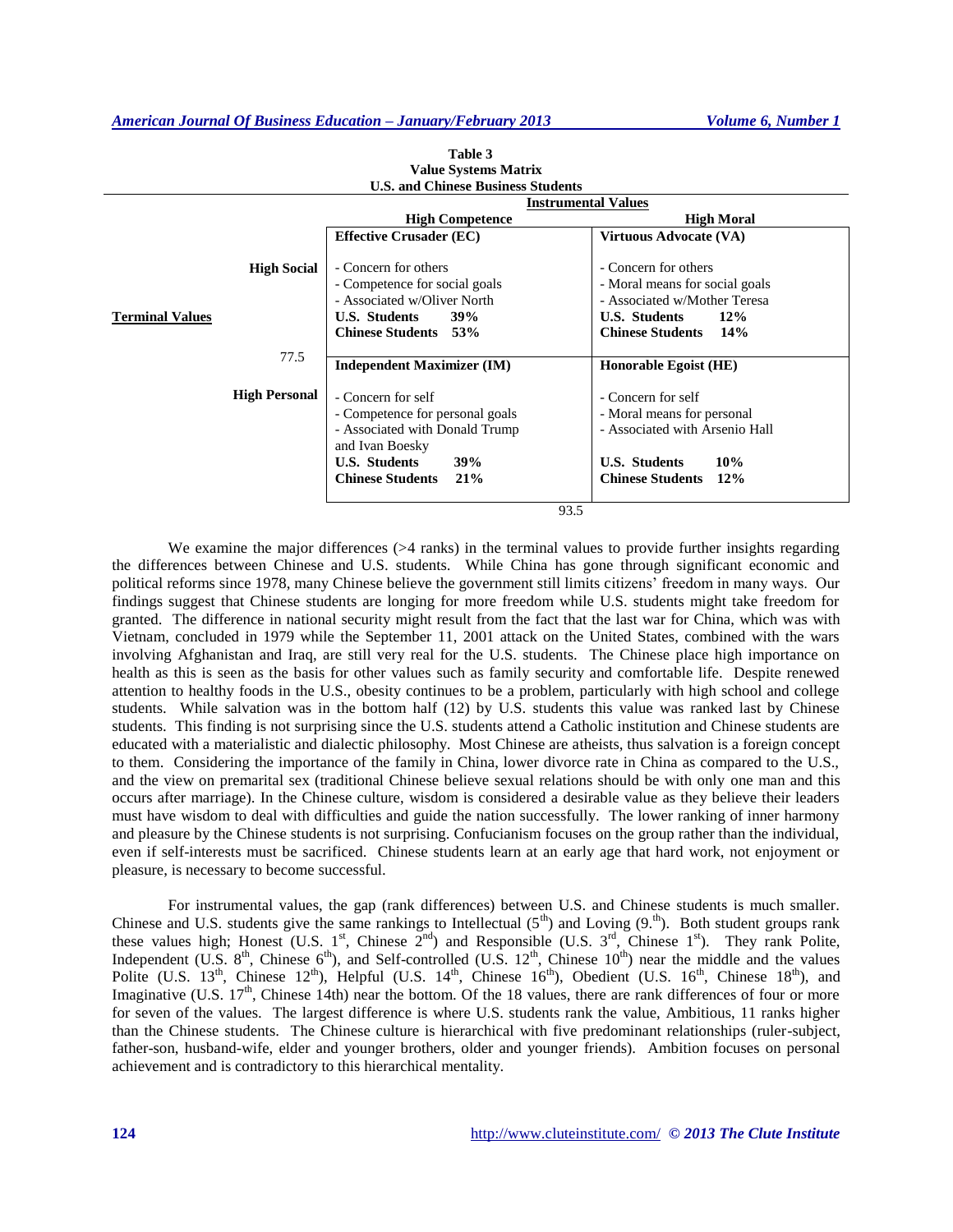The next highest differences (eight ranks) are for the values Broad-minded (Chinese students give higher ranking), Forgiving (Chinese students rank higher) and Logical (U.S. students rank higher). The reform in China during the past 30 years suggests that the Chinese value being broadminded, as compared to the environment prior to the 1980's-highly planned economy and political system similar to North Korea with rigid ideology. Since forgiveness is a major component of Confucianism, our findings aren't surprising. While both the U.S. and China have laws and regulations, such laws and regulations are often changed and abused by officers of the government in China, thus mitigating the logical process that should exist. Accordingly, the Chinese often rely upon complex connections, referred to as Guangxi, to conduct business. Such connections don't necessarily reflect a logical process. As previously discussed, Chinese parents instill at an early age the importance of hard work and competition, since resources aren't as abundant in China as they are in the U.S. In order to be competitive, Chinese students must be capable. The high ranking of the value, Capable, is consistent with the Lan et al. (2009) findings.

The Chinese consider courageous related to action as compared to strategy and wisdom. The Art of War, one of the oldest and most successful books on military strategy, which has had considerable influence on Easternmilitary thinking, indicates that the best strategy for winning a war is to do it without fighting. The lower rank of this value by the Chinese students is consistent with this rationale. While there is a gap of four ranks between China and U.S students, this is primarily due to the fact that female Chinese students ranked this value much lower than did male Chinese students. We believe the Chinese female students ranked the value, Loyal, lower because females take a secondary and supporting role in China. It is expected of them. Loyalty is an expectation and not an option. Accordingly, loyalty is not a value that they rank high.

## **Musser-Orke Matrix**

For our study, we used the scoring procedure developed by Musser and Orke. While the methodology has been discussed in prior research, we provide an overview to facilitate a review of the results. The procedure is as follows:

- For each set of values, terminal and instrumental (ends and means),we total the rankings of the following values in the terminal values group: Equality, Family Security, Freedom, Mature Love, National Security, Social Recognition, True Friendship, A World at Peace and A World of Beauty. These values comprise the social terminal values. The score for these values is determined by subtracting the total rankings from 171 (the sum of rankings for all values in the set). This method is equivalent to assigning the highest-rated value a score of 18 and the lowest-rated value a score of 1. For example, if the sum of the rankings for the terminal were 87, then the score for the social terminal set of values would be 84 (171-87). Personal terminal values consist of the remaining terminal values. The score for the personal terminal values would be 87. Thus, for these assumed rankings the respondent's value set would be placed in the lower portion of the Value System Matrix.
- To determine the score for instrumental value, we use the same procedure as for (a) above. The values included in the moral instrumental set are; Broadminded, Forgiving, Helpful, Honest, Loving, Loyal, Obedient, Polite and Responsible. The sum of the rankings for those values is then subtracted from 171 to get the moral competence score. If the respondent's rankings for these values were to total 72, then the moral competence score would be 99 (171-72). This score would put the respondent in the right portion of the Value System Matrix.
- Musser and Orke established and validated their cutoff scores (mean score) for terminal values as 77 and instrumental values as 93. Using their methodology, we established cutoff scores/lines in the Value System Matrix as 77.5 and 93.5. Therefore, using the assumed rankings from parts (a) and (b) above, the respondent (84 on the terminal axis and 99 on the instrument axis) would be classified in the Honorable Egoist (lower right) quadrant of the Value System Matrix.

Table 3 shows data for classifying students by value system. Results for Virtuous Advocate (12% U.S. and 14% Chinese) and Honorable Egoist (10% U.S. and 12% Chinese) are very close for the two student groups. Both student groups show high emphasis on moral means. Thus, the U.S. and Chinese students are very close in this regard. However, we see large differences for Effective Crusader and Independent Maximizer. Over half (53%) of the Chinese students are classified as Effective Crusaders as opposed to 39% for U.S. students. Both of these value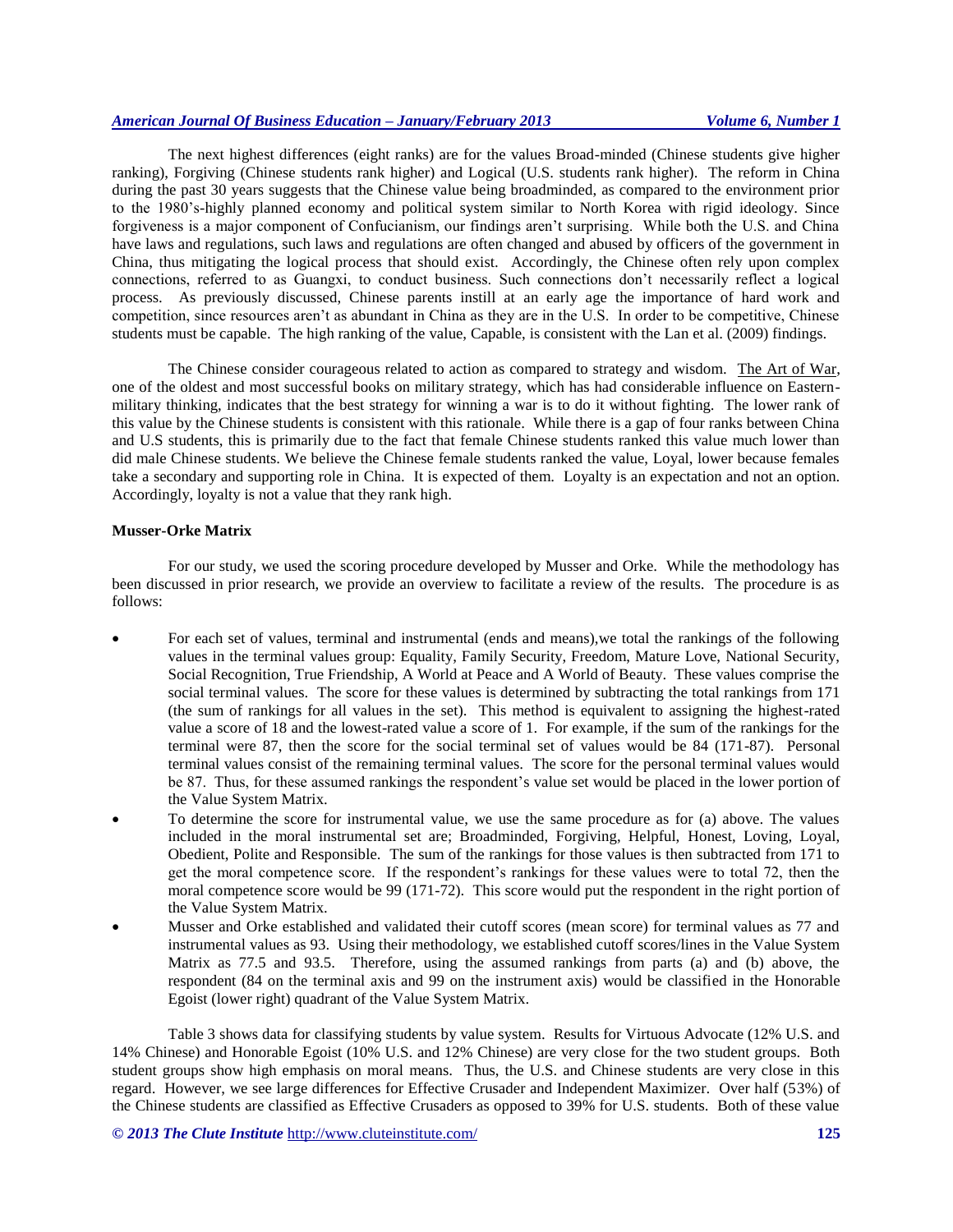systems place an emphasis on competence. There is an 18% difference (U.S. 39% and Chinese 21%) for Independent Maximizer; showing U.S. students have higher personal (vs. social) goals than the Chinese students. Since the Chinese are more focused on the attainment of group goals, as compared to individual goals, this result is not surprising.

Table 4 shows the results by gender for rankings of values. Gender differences are small. For the terminal values, values rankings by females and males were quite close (for 12 of the 18 values, rankings were the same or only one rank different). Females and males differed by four or more ranks on only two values; Inner Harmony (females five ranks higher) and A Sense of Accomplishment (females four ranks lower). Differences in Instrumental rankings are also very small by gender. Males rank Independent lower (five ranks) in importance than do the females and females rank Loyal (five ranks lower) much less in importance than do the males. Thus, we see that female and male Chinese students are very close in terms of their desired end states (terminal values) and in the means (instrumental values) for reaching those end states.

| л арис п<br><b>Rankings of Values</b>   |                |                |                  |
|-----------------------------------------|----------------|----------------|------------------|
| <b>Female and Male Chinese Students</b> |                |                |                  |
| <b>Set A (TERMINAL)</b>                 | M(37%)         | F(63%)         | Gap              |
| Family Security                         | 1              | 2              | 1                |
| Health                                  | $\overline{c}$ | 1              | 1                |
| Freedom                                 | 3              | 3              | 0                |
| A Comfortable Life                      | 4              | 4              | 0                |
| True Friendship                         | 5              | 7              | $\overline{c}$   |
| Self-respect                            | 6              | 5              | $\mathbf{1}$     |
| A Sense of Accomplishment               | 7              | 11             | $\overline{4}$   |
| Wisdom                                  | $\,$ $\,$      | 6              | $\overline{c}$   |
| Mature Love                             | 9              | 10             | $\,1$            |
| Pleasure                                | 10             | $\overline{9}$ | $\mathbf{1}$     |
| Social Recognition                      | 11             | 13             | $\overline{c}$   |
| Equality                                | 12             | 12             | 0                |
| <b>Inner Harmony</b>                    | 13             | 8              | 5                |
| A World at Peace                        | 14             | 15             | $\mathbf{1}$     |
| An Exciting Life                        | 15             | 16             | 1                |
| A World of Beauty                       | 16             | 17             | $\mathbf{1}$     |
| National Security                       | 17             | 14             | 3                |
| Salvation                               | 18             | 18             | $\overline{0}$   |
| <b>Set B (INSTRUMENTAL)</b>             | <b>Male</b>    | <b>Fem</b>     | Gap              |
| Responsible                             | 1              | 1              | $\theta$         |
| Honest                                  | $\mathbf{2}$   | 3              | 1                |
| Broad-minded                            | 3              | $\overline{c}$ | $\mathbf{1}$     |
| Capable                                 | 4              | $\overline{4}$ | $\boldsymbol{0}$ |
| Loyal                                   | 5              | 10             | 5                |
| Intellectual                            | 6              | 6              | $\boldsymbol{0}$ |
| Self-controlled                         | 7              | 9              | $\overline{c}$   |
| Forgiving                               | 8              | 7              | $\mathbf{1}$     |
| Loving                                  | 9              | 8              | $\mathbf{1}$     |
| Independent                             | 10             | 5              | 5                |
| Courageous                              | 11             | 11             | $\boldsymbol{0}$ |
| Polite                                  | 12             | 12             | 0                |
| Ambitious                               | 13             | 13             | 0                |
| Logical                                 | 14             | 15             | 1                |
| Imaginative                             | 15             | 14             | $\mathbf{1}$     |
| Helpful                                 | 16             | 16             | $\boldsymbol{0}$ |
| Clean                                   | 17             | 17             | $\boldsymbol{0}$ |
| Obedient                                | 18             | 18             | $\overline{0}$   |

**Table 4**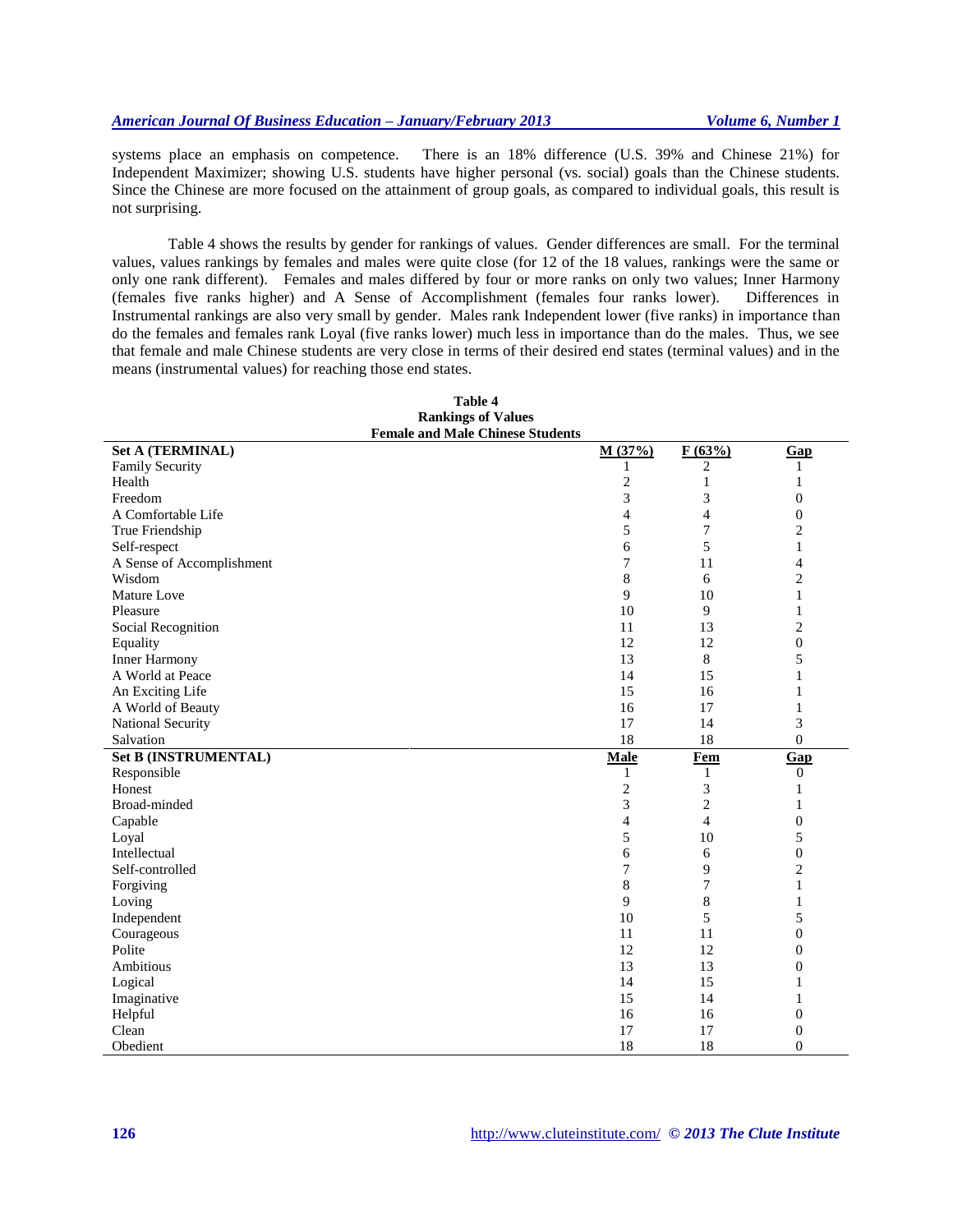## *American Journal Of Business Education – January/February 2013 Volume 6, Number 1*

Table 5 shows values systems by gender for value systems. Males have higher percentages as Effective Crusaders (58% vs. 49%) and Virtuous Advocates (16% vs. 13%), but lower percentage as Independent Maximizers (19% vs. 23%) and Honorable Egoists (7% vs. 15%). Since the two upper quadrants signify service toward others, these results are somewhat surprising. The U.S. study (Giacomino et al. 2011) found female students showing greater emphasis on serving others. Thus, our results indicate that Chinese males and U.S. women place emphasis on others rather than on themselves. This might be attributed to the change in women's social status in China. Historically, the social status of women was low and they didn't have many social rights. Even today, many women in rural areas still face discrimination. Women have traditionally been responsible for taking care of the family, but that has changed as many women are now working while still raising the family and men are taking on more of the social responsibility.

| <b>Value Systems Matrix</b> |                                 |                                            |                                |  |
|-----------------------------|---------------------------------|--------------------------------------------|--------------------------------|--|
|                             |                                 | <b>Chinese Business Students by Gender</b> |                                |  |
|                             |                                 | <b>Instrumental Values</b>                 |                                |  |
|                             |                                 | <b>High Competence</b>                     | <b>High Moral</b>              |  |
|                             |                                 | <b>Effective Crusader (EC)</b>             | <b>Virtuous Advocate (VA)</b>  |  |
|                             |                                 |                                            |                                |  |
|                             | <b>High Social</b>              | - Concern for others                       | - Concern for others           |  |
|                             |                                 | - Competence for social goals              | - Moral means for social goals |  |
|                             |                                 | - Associated w/Oliver North                | - Associated w/Mother Teresa   |  |
| <b>Terminal Values</b>      |                                 | <b>Female Chinese</b><br>49%               | <b>Female Chinese</b><br>13%   |  |
|                             |                                 | <b>Male Chinese</b><br>58%                 | <b>Male Chinese</b><br>16%     |  |
|                             | 77.5                            |                                            |                                |  |
|                             |                                 | <b>Independent Maximizer (IM)</b>          | Honorable Egoist (HE)          |  |
|                             |                                 |                                            |                                |  |
| <b>High Personal</b>        |                                 | - Concern for self                         | - Concern for self             |  |
|                             | - Competence for personal goals |                                            | - Moral means for personal     |  |
|                             |                                 | - Associated with Donald Trump             | - Associated with Arsenio Hall |  |
|                             |                                 | and Ivan Boesky                            |                                |  |
|                             |                                 | <b>Female Chinese</b><br>23%               | <b>Female Chinese</b><br>10%   |  |
|                             |                                 | <b>Male Chinese</b><br>19%                 | <b>Male Chinese</b><br>7%      |  |
|                             |                                 |                                            |                                |  |

| Table 5                        |
|--------------------------------|
| <b>Value Systems Matrix</b>    |
| ingeg Rueingeg Studonte hy Con |

93.5

#### **Limitations**

This study has four inherent limitations. The samples in the study of Chinese students and the U.S. study may not be representative of all business majors in the U.S. or in China. First, the sample was not randomly selected. All of student participants were from the same institution which is a large public university in China. Secondly, the U.S study also used students from one institution which is a mid-western, faith-based, private university. Third, while this study and the U.S. study were conducted at approximately the same time, both were not conducted simultaneously which could impact the comparisons.

#### **Contributions and Implications**

This study makes three major contributions to the literature. Frist, this study provides additional data regarding the values of Chinese students. This is important as the number of Chinese students attending U.S. institutions continues to increase. Second, an understanding of the differences between Chinese and U.S. students will help U.S. faculty to more fully understand the interactions between the two groups and how these differences impact the dynamics of a class, such class discussion or the formation of groups. Third, for faith-based institutions, an understanding of how the values of the institution might differ from the Chinese students will be helpful in interacting and relating to these students. Fourth, this study adds to the generational values literature by providing data for current Chinese students.